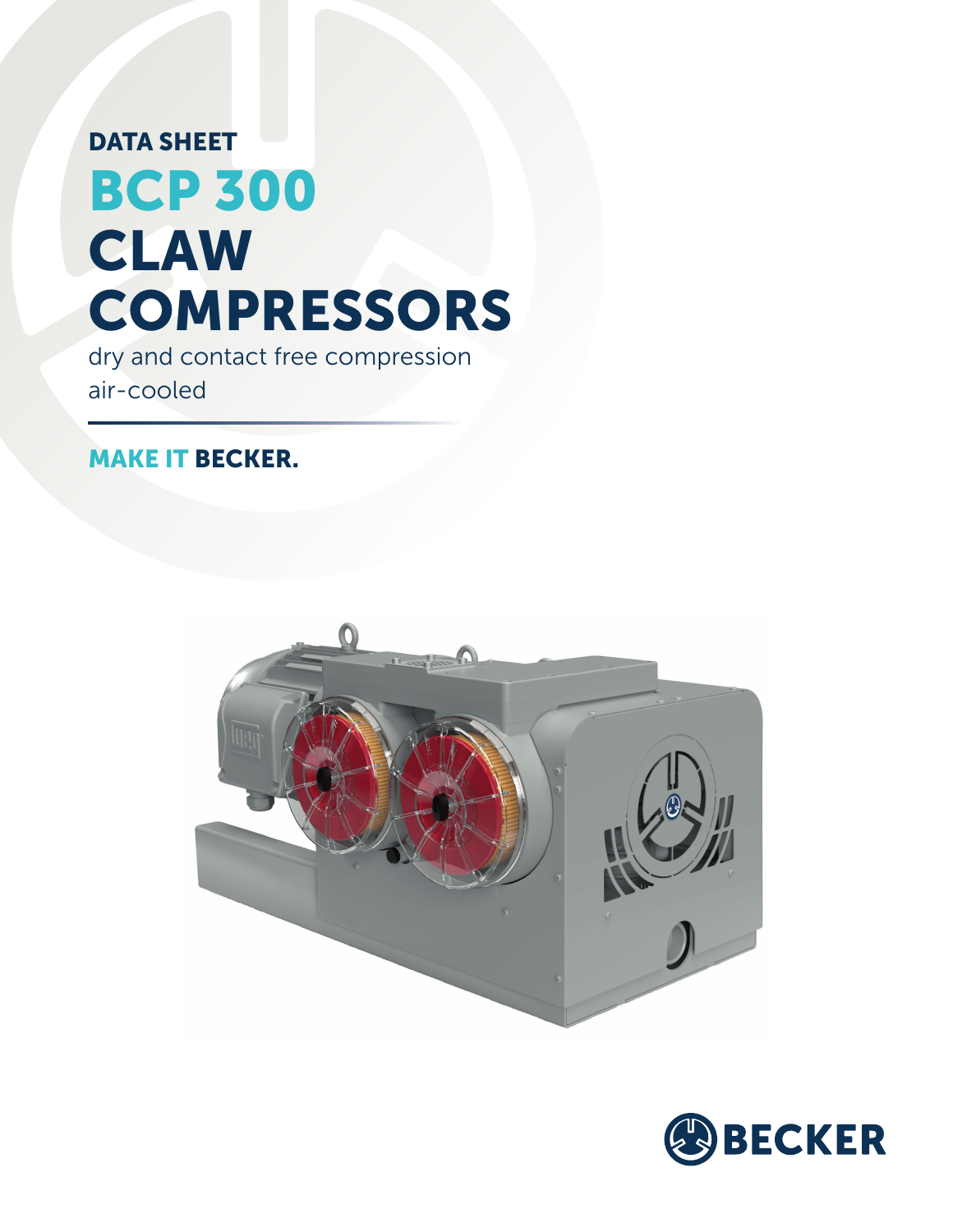







- 1 Pressure connection (G2)
- 2 Suction side
- 3 Oil filler cap
- 4 Oil sight glas
- 5 Screw plug for oil drain
- 6 Suction filter
- 7 Rubber buffer position
- **•** The motor illustration may vary.
- **▪** Dimensions in inch

| Nominal<br>capacity |       | Pressure<br>motor-dependent        |                     | <b>Emission sound</b><br>pressure level <sup>1)</sup> | Weight<br>without motor |  |
|---------------------|-------|------------------------------------|---------------------|-------------------------------------------------------|-------------------------|--|
| <b>CFM</b>          |       | <b>PSIG</b>                        | dB(A)               | lbs                                                   |                         |  |
| 50 Hz               | 60 Hz |                                    | 50 Hz               | 60 Hz                                                 |                         |  |
| 161.7               | 191.1 | 7.25 <sup>2</sup> /18.85/23.2/29.0 | 82<br>$(14.5$ PSIG) | 86<br>$(14.5$ PSIG)                                   | $\approx$ 453.1         |  |

 $^{\rm 1)}$  According to DIN EN ISO 11203, accuracy class of measurement: class 2, extended measurement uncertainty: 3 dB 39.4 inch distance, at medium load, both connection sides piped

<sup>2)</sup> Currently not available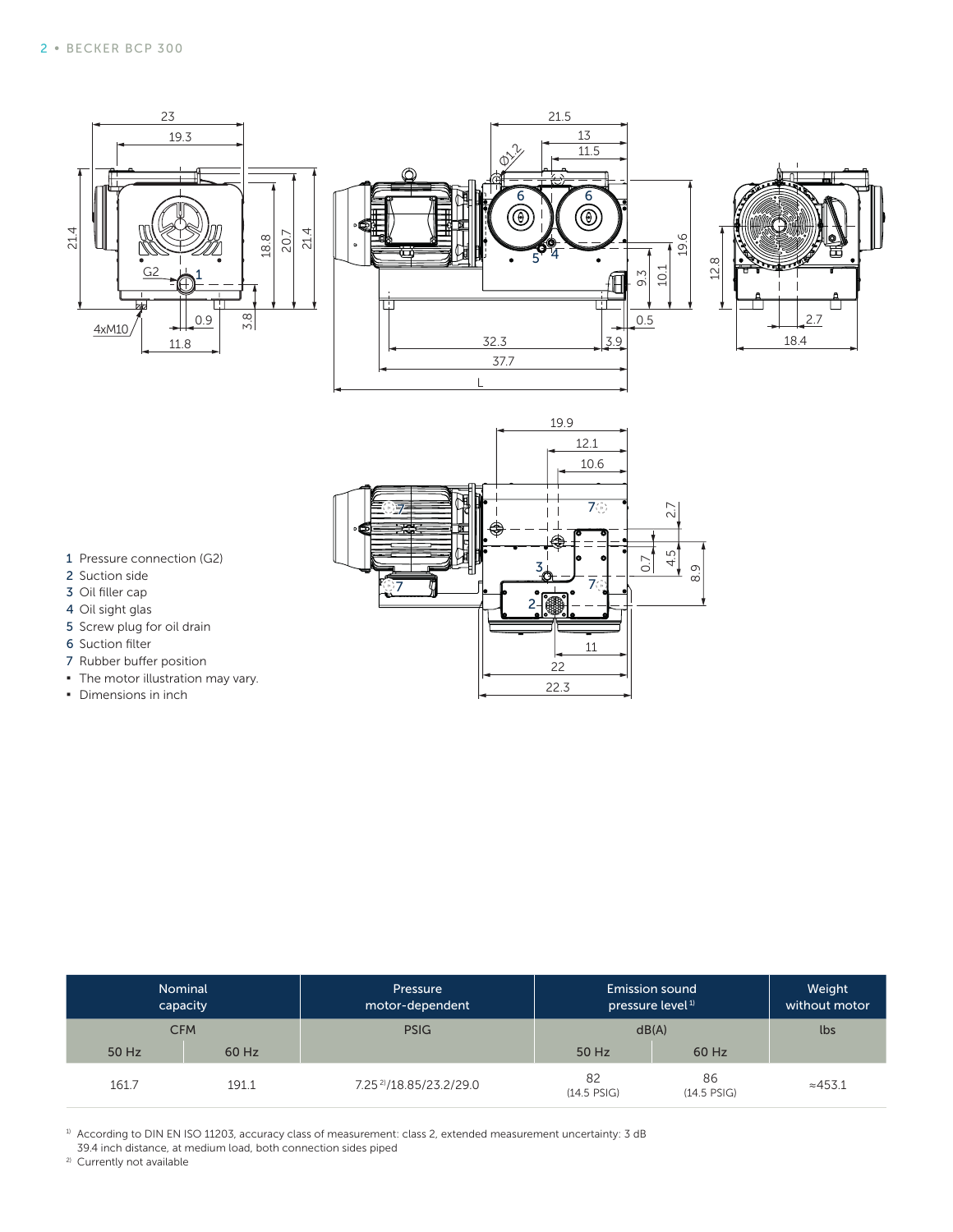| Pressure           | $3 -$ Motors |                           |                                                     |            |     |                                                        |      |                                                                              |   | Length   |                                                                 |                                                                                                                          |       |      |
|--------------------|--------------|---------------------------|-----------------------------------------------------|------------|-----|--------------------------------------------------------|------|------------------------------------------------------------------------------|---|----------|-----------------------------------------------------------------|--------------------------------------------------------------------------------------------------------------------------|-------|------|
|                    | #            | 50 Hz<br>60 Hz<br>Version |                                                     |            |     |                                                        |      | Weight                                                                       | L |          |                                                                 |                                                                                                                          |       |      |
| <b>PSIG</b>        |              | hp                        | V                                                   |            | rpm | A                                                      | hp   | $\vee$                                                                       |   | rpm      | A                                                               |                                                                                                                          | lbs   | inch |
| 7.25 <sup>11</sup> | 01           |                           | ∆380/Y660<br>10.1 $\triangle$ 400/Y690<br>∆415/Y –  | IE3<br>IE3 |     | 2915 14.4/8.29<br>2925 14.1/8.17<br>$IE3 2930 13.9/ -$ | 12.1 | $10.1 \Delta 460/Y -$ IE3 3535 12.4/ -<br>∆400/Y690<br>$\triangle$ 460/Y $-$ |   |          | IE1 3470 16.5/9.56<br>$ E2 \t3515 \t14.3/ -$                    | UL(E104590)<br>CSA • CC029A<br>IP55 • ISO F • PTC                                                                        | 154.4 | 37.5 |
|                    |              |                           | 02 10.1 4200/Y346 IE3 2945 28.6/16.5                |            |     |                                                        |      | ∆200/Y346<br>12.1 A220/Y380<br>$\Delta - Y400$                               |   | IE3 3535 | IE3 3510 32.0/18.5<br>IE3 3530 29.8/17.2<br>$-$ /16.7           | UL(E104590)<br>CSA · CC029A<br>IP55 . ISO F . PTC                                                                        | 183.0 | 39.0 |
|                    | 0.3          |                           |                                                     |            |     |                                                        |      | 14.8 YY208/Y - 3443 34.3/ -                                                  |   |          |                                                                 | UL(E104590)<br>CSA • CC029A<br>$IP55 \cdot ISO F \cdot PTC$                                                              | 260.2 | 42.8 |
|                    |              |                           | 04 14.8 A290/Y500 IE3 2950 27.5/16.0 14.8 A332/Y575 |            |     |                                                        |      |                                                                              |   |          | IE3 3555 24.7/14.3                                              | UL(E104590)<br>CSA · CC029A<br>IP55 • ISO F • PTC                                                                        | 249.2 | 42.8 |
| 18.85              | 05           |                           | ∆380/Y660<br>14.8 $\triangle$ 400/Y690<br>Δ415/Υ -  |            |     | IE3 2945 28.8/12.0<br>IE3 2950 19.7/ -                 |      | IE3 2950 20.0/11.6 14.8 A460/Y -                                             |   |          | $IE3$ 3555 17.8/ -                                              | UL(E104590)<br>CSA . CC029A<br>IP55 . ISO F . PTC                                                                        | 260.2 | 42.8 |
|                    |              |                           |                                                     |            |     |                                                        |      | $17.7$ $\triangle 460/Y$ -<br>$\triangle 400/Y -$                            |   |          | IE3 3518 20.9/ -<br>$ E2 \t3544 \t23.5/ -$                      |                                                                                                                          |       |      |
|                    |              |                           | 06 14.8 $\triangle$ 200/Y346 IE3 2955 43.0/24.8     |            |     |                                                        |      | △200/Y346<br>17.7 A220/Y380<br>$\triangle$ - /Y400                           |   | IE3 3555 | IE3 3535 47.6/27.5<br>IE3 3550 44.2/25.6<br>$-$ /25.2           | UL(E104590)<br>CSA · CC029A<br>IP55 • ISO F • PTC                                                                        | 249.2 | 42.8 |
| 23.2               | 07           |                           |                                                     |            |     |                                                        |      |                                                                              |   |          |                                                                 | UL(E104590)<br>20.1 Δ230/Y400 IE3 2945 48.1/27.7 20.1 YY230/Y460 IE3 3555 48.9/24.4 CSA · CC029A<br>IP55 . ISO F . PTC   | 277.8 | 42.8 |
|                    |              |                           |                                                     |            |     |                                                        |      | 20.1 YY208/Y -                                                               |   |          | $3543$ 52.6/ $-$                                                |                                                                                                                          |       |      |
|                    |              |                           |                                                     |            |     |                                                        |      |                                                                              |   |          |                                                                 | UL(E104590)<br>08 20.1 4290/Y500 IE3 2945 38.1/22.1 20.1 4332/Y575 IE3 3555 33.9/19.6 CSA · CC029A<br>IP55 • ISO F • PTC | 264.6 | 42.8 |
| 29.0               | 09           |                           | △380/Y660<br>20.1   400/Y690<br>$\Delta$ 415/Y $-$  |            |     | IE3 2940 28.2/16.2<br>IE3 2952 27.0/ -                 |      | IE3 2947 27.4/15.9 20.1 $\triangle 460/Y$ - IE3 3556 24.4/ -                 |   |          |                                                                 | UL(E104590) • CSA<br>IP55 . ISO F . PTC                                                                                  | 284.4 | 42.8 |
|                    |              |                           |                                                     |            |     |                                                        | 24.1 | △400/Y690<br>$\triangle$ - /Y460                                             |   | IE3 3543 | IE1 3515 31.8/18.5<br>$-$ /28.3                                 |                                                                                                                          |       |      |
|                    |              |                           | 10 20.1 Δ200/Υ346 IE3 2955 55.4/32.0                |            |     |                                                        |      | △200/Y346<br>24.1 A220/Y380<br>$\triangle$ - /Y400                           |   |          | IE3 3530 63.0/36.4<br>IE3 3545 58.3/33.8<br>$ ES $ 3550 - /32.8 | UL(E104590)<br>CSA • CC029A<br>IP55 . ISO F . PTC                                                                        | 262.4 | 42.8 |
|                    | 11           |                           |                                                     |            |     |                                                        |      |                                                                              |   |          |                                                                 | UL(E104590)<br>24.8 4230/Y400 IE3 2945 57.8/33.2 24.8 YY230/Y460 IE3 3555 58.9/29.4 CSA · CC029A<br>IP55 • ISO F • PTC   | 308.7 | 44.5 |
|                    |              |                           |                                                     |            |     |                                                        |      | $24.8$ YY208/Y $-$                                                           |   |          | $3540$ 62.9/ -                                                  |                                                                                                                          |       |      |
|                    |              |                           |                                                     |            |     |                                                        |      |                                                                              |   |          |                                                                 | UL(E104590)<br>12 24.8 A290/Y500 IE3 2950 46.3/26.9 24.8 A332/Y575 IE3 3555 41.8/24.1 CSA CC029A<br>IP55 • ISO F • PTC   | 341.8 | 44.5 |

<sup>1</sup> Currently not available

**▪** Current consumption and rotation speed may vary. Tolerance in each case -1.5/+2%

**▪** Motors 06, 08, 10, 11 and 12 on request. The technical data are preliminary data and are subject to change.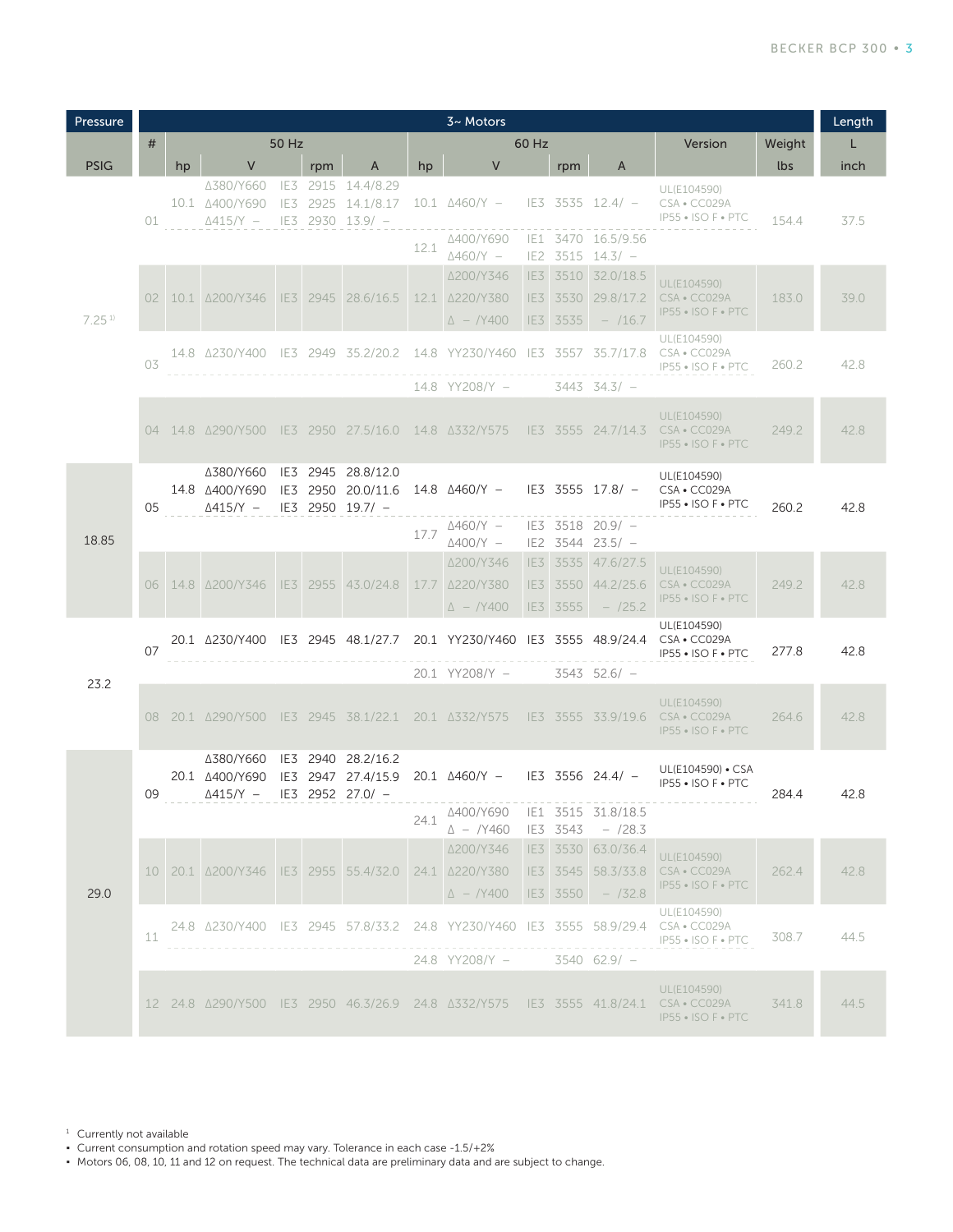

Suction air rate refers to the intake pressure Reference data (atmosphere): 0 PSIG, 68°F; Tolerance:  $\pm 10\%$